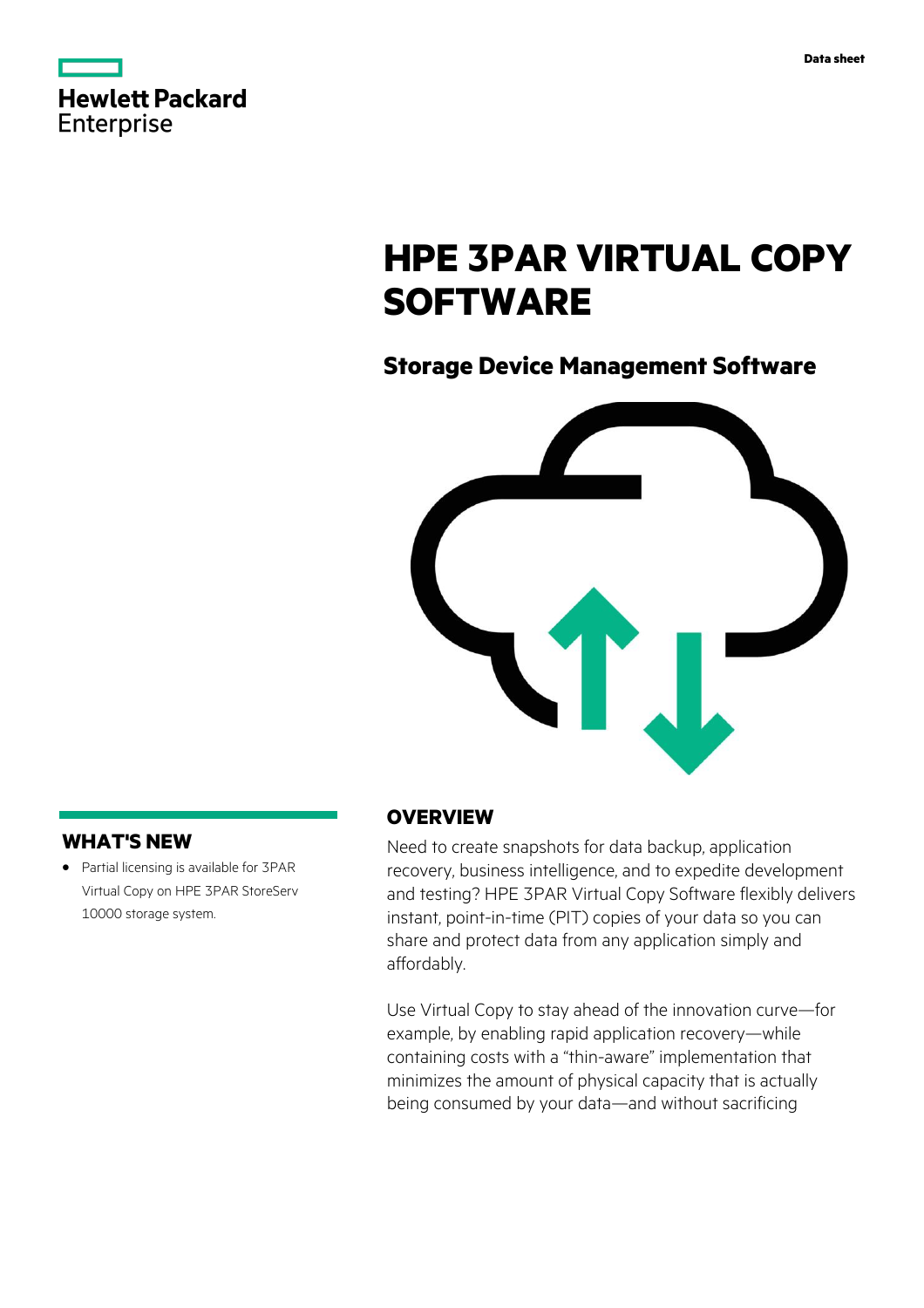performance, availability, or versatility. Most traditional copy solutions lack flexibility and require too great an investment in online capacity to be considered economical.

Virtual Copy Software is a reservationless, non-duplicative, copy-on-write product that consumes capacity only for changed data, in fine-grained increments, and without ever duplicating changed data within a snapshot tree.

### **FEATURES**

#### **Uniquely Powerful Yet Simple Snapshot Solution**

With HPE 3PAR Virtual Copy Software you can create up to 500 instantly available point-in-time (PIT) snapshots per base volume without impacting applications, up to 256 of which can be read-write copies.

Receive autonomic data integrity across a set of volumes by using consistency groups feature to maintain write order consistency within a volume set.

Automate creation and expiration of virtual copy snapshots using scheduler feature.

#### **Highly Efficient, Thin-aware Implementation**

With HPE 3PAR Virtual Copy Software reservationless snapshots prevent prereservation of capacity. Only fine-grained capacity is consumed for changed data. Copy-on-write operations are thin and non-duplicative; changed data is never duplicated within a snapshot tree.

Autonomic space reclamation using thin copy reclamation feature frees up unused space following snapshot deletions to maintain high capacity utilization over time.

Snapshots of snapshots are supported for fast, flexible sharing of data sets without the need for additional base volumes.

#### **Flexible Solution Maximizes User Control While Guarding Against Risk**

Thin, copy-on-write technology and massive parallelism of the HPE 3PAR Virtual Copy Software system architecture protect against any noticeable performance impact while the ability to recover applications from multiple points in time on par with continuous data protection (CDP) solutions.

Delete snapshots freely without affecting peer snapshots; safely revert a volume to any snapshot while retaining the remainder of snapshot tree in tact.

Flexibly assign different Quality-of-Service (QoS) levels to snapshots and base volumes.

#### **Simplifies Key Business Processes to Accelerate Innovation**

HPE 3PAR Virtual Copy Software integrated with HPE 3PAR Recovery Manager Software delivers affordable rapid application recovery for Oracle® Database, Microsoft SQL Server®, Microsoft® Exchange Server, and VMware vSphere™ environments using an extended library of PIT snapshots.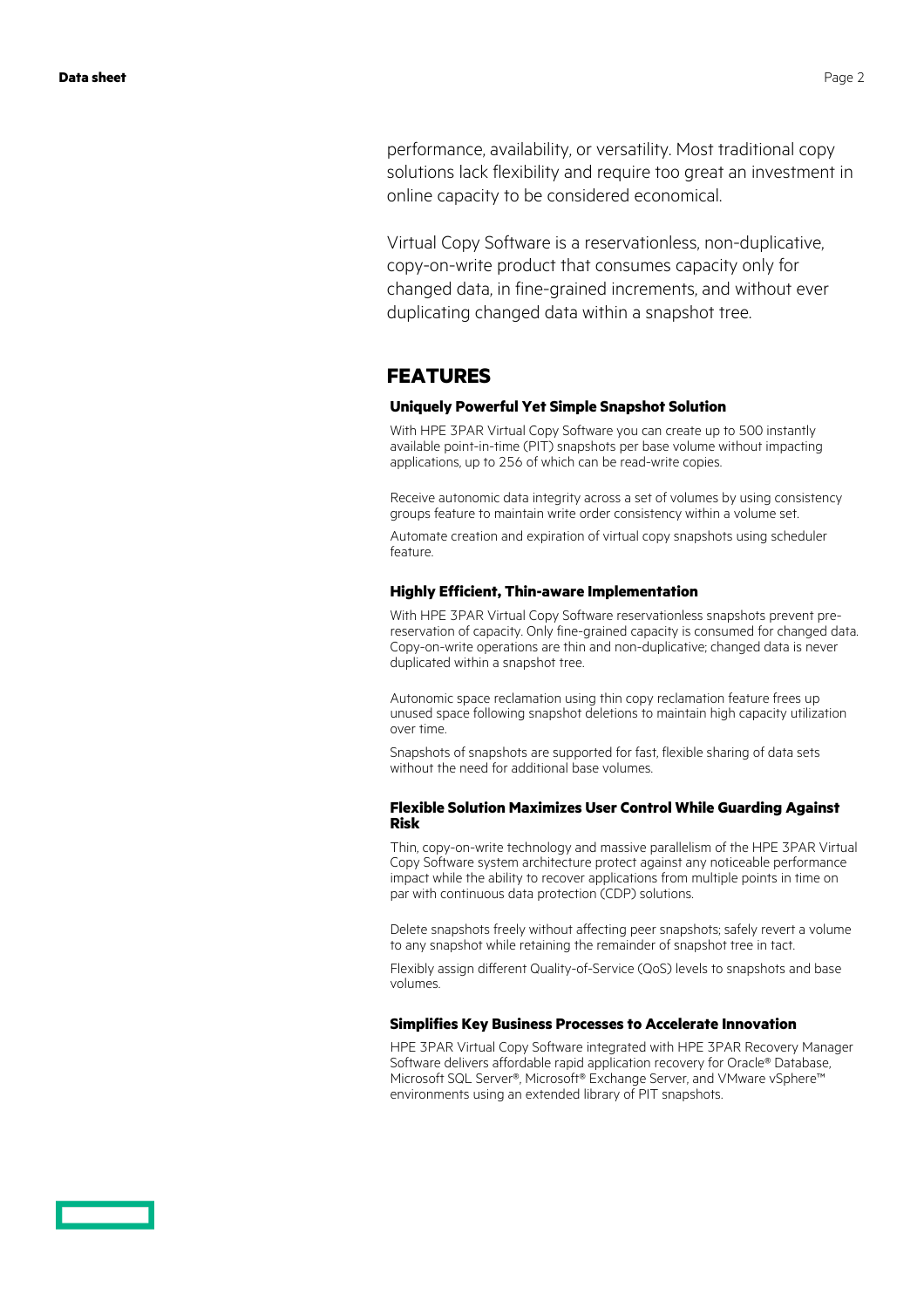Back up volumes from a snapshot image locally or remotely, allowing businesscritical applications to continue with little or no performance impact, without extended downtime, and while consuming only minimal additional capacity.

Use multiple read-write snapshot instances of a "golden image" ( a read-only snapshot of a given operating system or application) for "bare metal" server provisioning and simplified patch management.

Enable multiple developers and testers to safely perform parallel development and testing of new applications with read-write snapshots of production data to accelerate new projects.

Accelerate data warehouse creation with instant snapshots of production datasets for use in extract, transform, and load (ETL) operations.

### **Technical specifications HPE 3PAR Virtual Copy Software**

| <b>Supported hardware environment</b> | HPE 3PAR Storage systems, HPE 3PAR StoreServ |
|---------------------------------------|----------------------------------------------|
| <b>Compatible operating systems</b>   | HPE 3PAR Operating System                    |